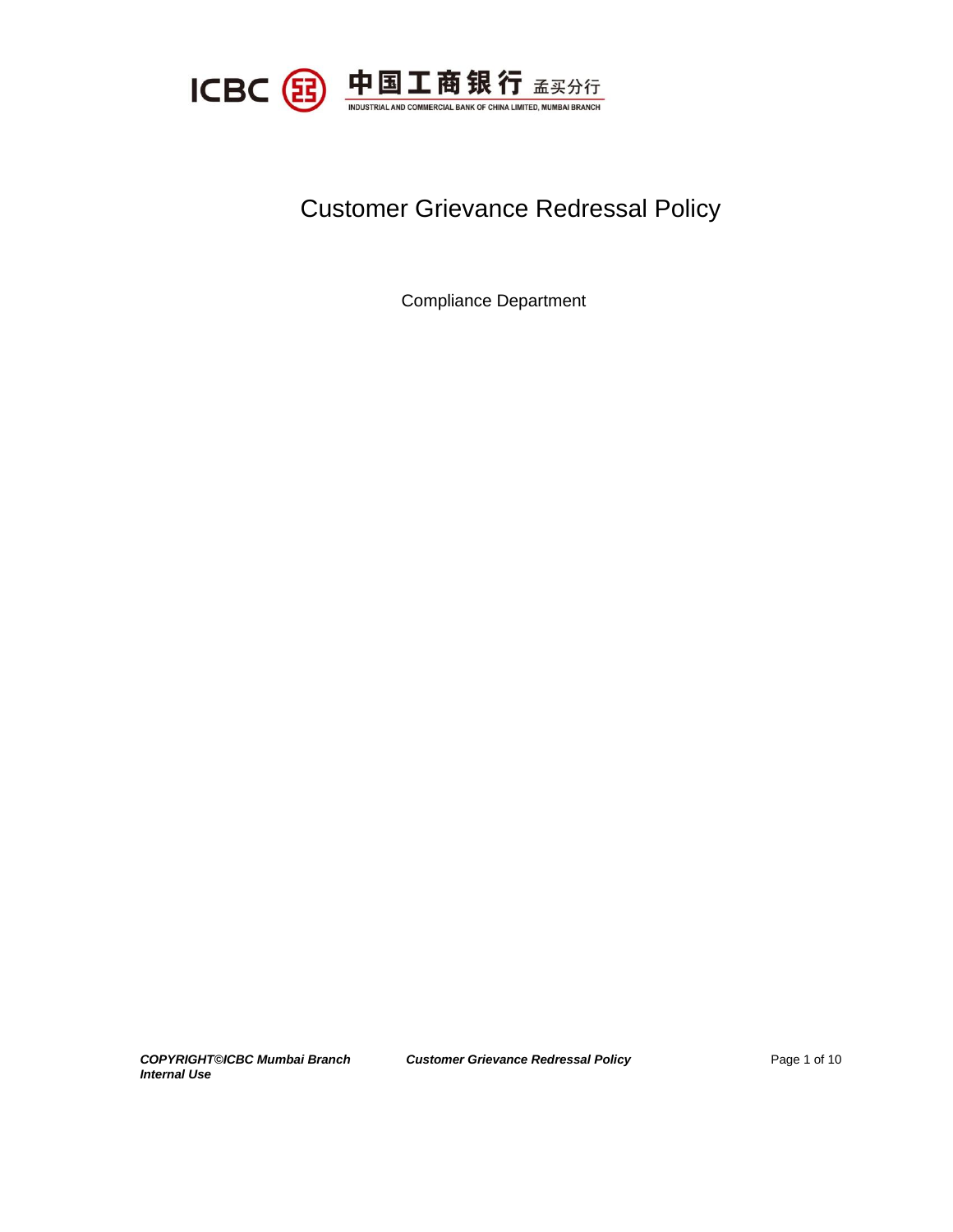

## **Document History**

| <b>Document Name</b> | <b>Customer Grievance Redressal Policy</b> |
|----------------------|--------------------------------------------|
| Document Type        | Policy                                     |
| <b>Version No</b>    | 7                                          |
| Author               | Compliance                                 |
| Release Range        | <b>ICBC Mumbai Branch</b>                  |
| Approved By          | <b>Local Management Committee</b>          |
| Date of Approval     | June 18, 2020                              |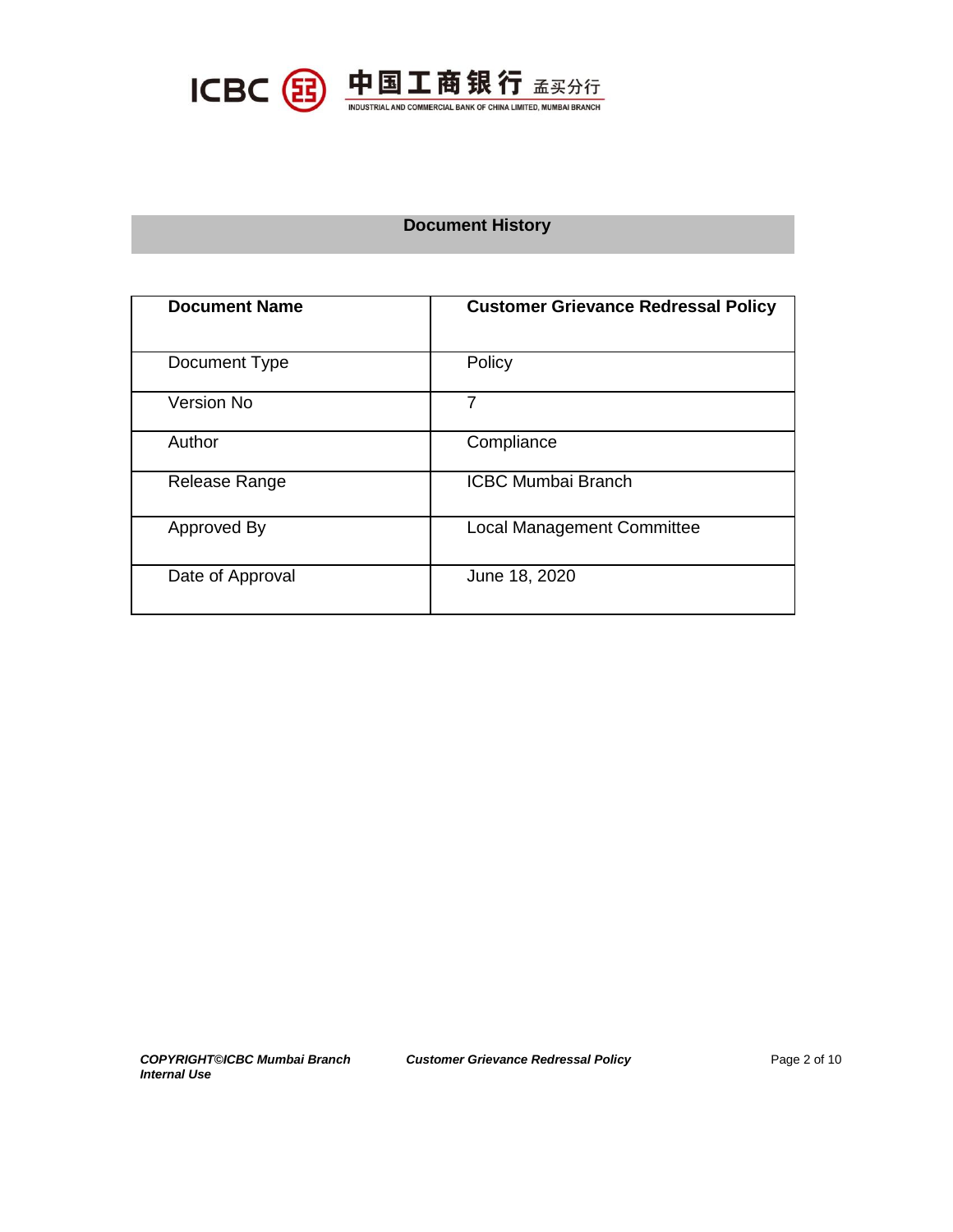

ICBC 8 H国工商银行 孟买分行

| <b>Version</b> | <b>Revised By</b> | <b>Summary of changes</b>                | <b>Approved By</b>  | <b>Approval Date</b> |
|----------------|-------------------|------------------------------------------|---------------------|----------------------|
| 1.0            | <b>Malcolm</b>    | <b>Initial Policy</b>                    | Chief<br>Executive  | 30-Nov-2012          |
|                | Cooper            |                                          | Officer             |                      |
| 2.0            | Malcolm           | <b>Additions</b><br><b>Modifications</b> | Management<br>Local | 29-Oct-2013          |
|                | Cooper            | indicated in red                         | Committee           |                      |
| 3.0            | Malcolm           | Additions in red to incorporate          | Management          | 29-Nov-2014          |
|                | Cooper            | comprehensive inputs as per IBA          | Committee           |                      |
|                |                   | recommendations                          |                     |                      |
| 4.0            | Malcolm           | <b>Review</b>                            | Compliance          | 26-Nov-2015          |
|                | Cooper            |                                          | Committee           |                      |
| 5.0            | Malcolm           | <b>Review</b>                            | Compliance          | 29-Sep-2016          |
|                | Cooper            |                                          | Committee           |                      |
| 6.0            | <b>Malcolm</b>    | <b>Review</b>                            | Management<br>Local | 27-Mar-2019          |
|                | Cooper            |                                          | Committee           |                      |
| 7.0            | <b>Viiveck</b>    | <b>Annual Review</b>                     |                     |                      |
|                | <b>Shetty</b>     |                                          |                     |                      |

This policy is the property of Industrial and Commercial Bank of China, Mumbai Branch. The compilation of this manual was done by the Compliance Department. The policy is used as a guideline and source of information. Any changes or alterations can only be made with the approval of the Chief Executive Officer (CEO)

For any comments on this document please contact Team-Compliance.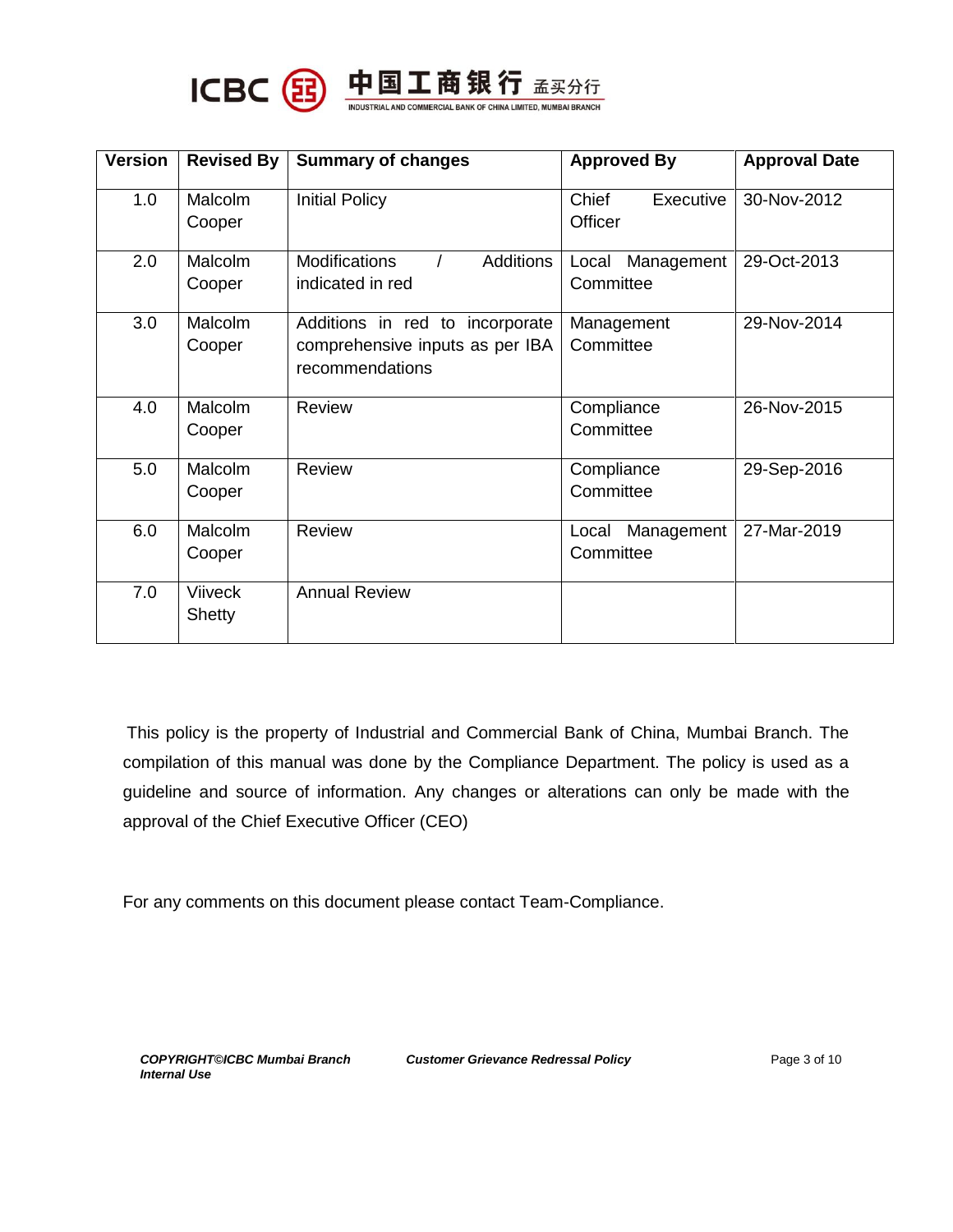

**CONTENTS**

- 1. Introduction
- 2. Redressal System
- 3. Internal machinery to handle customer complaints / grievances
	- 3.1 Customer Service Committee
	- 3.2 Nodal Officer for Redressal of Complaints
- 4. Resolution of Grievances
- 5. Time Frame
- 6. Interaction with customers
- 7. Sensitizing Operating Staff on handling complaints
- 8. Complaint Book / Register 8.1 Complaint Form 8.2 Analysis and Disclosure of Complaints
- 9. Review of Policy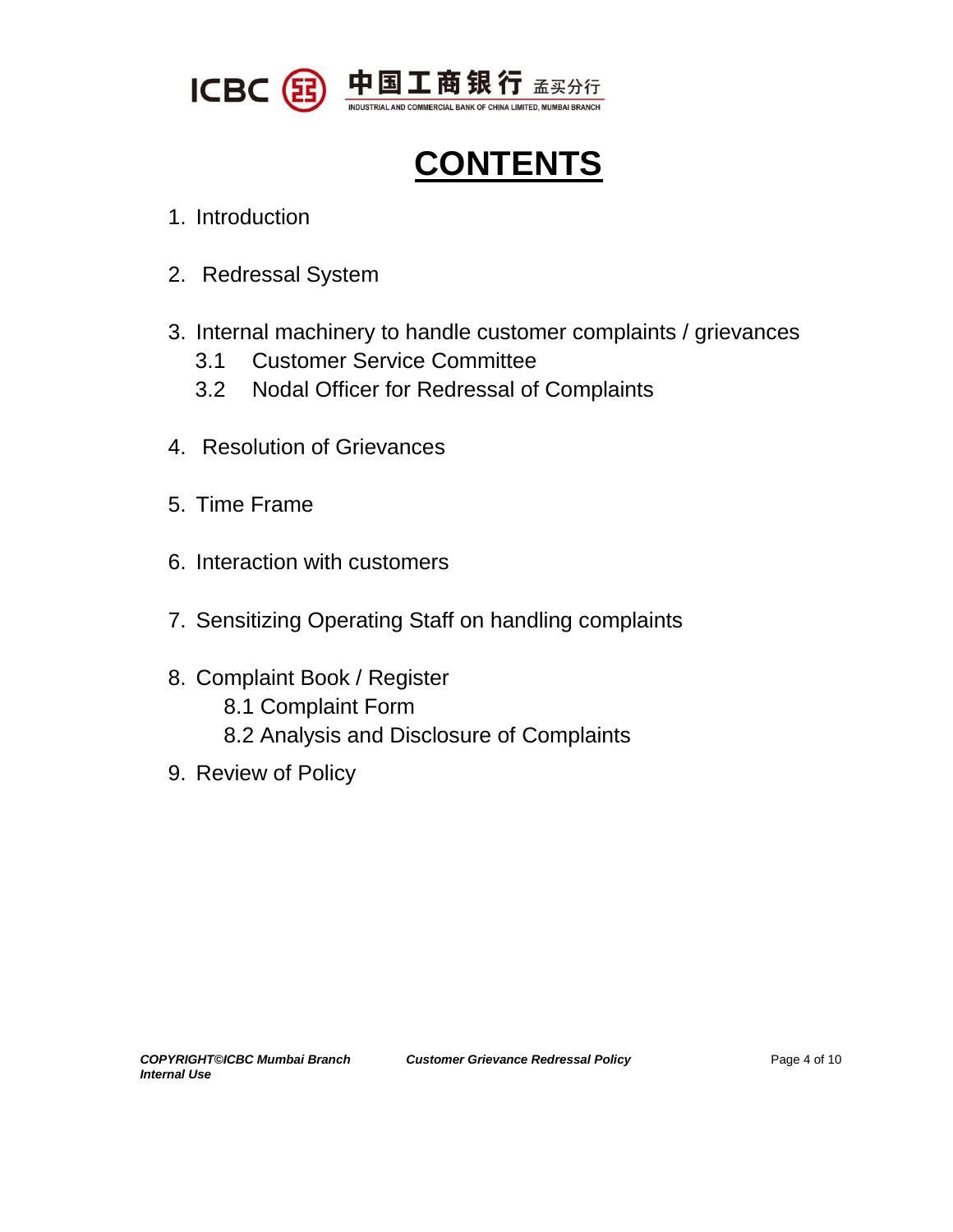

## **1. Introduction**

The Industrial and Commercial Bank of China Limited, Mumbai Branch is committed to providing the best customer service to all its customers. The Bank believes that providing prompt and efficient service is essential not only to attract new customers, but also to retain existing ones. The Bank is never ceasing in its effort to improve customer relations. To this end it is mindful of any inconvenience or deficiency that the customer may perceive and is making all efforts to redress any grievance that may arise in the dispensation of its services.

This policy document aims at minimizing instances of customer complaints and grievances through proper service delivery and review mechanism and to ensure prompt redressal of customer complaints and grievances. The Bank's policy on grievance redressal follows the principles as under –

- Customers be treated fairly at all times;
- Complaints raised by customers are dealt with courtesy and on time;
- Customers are informed of avenues to escalate their complaints / grievances within the organization and their rights to alternative remedy, if they are not fully satisfied with the response of the bank to their complaints;
- Bank shall treat all complaints efficiently and fairly as they can damage the bank's reputation and business if handled otherwise;
- Bank employees shall work in good faith and without prejudice to the interests of customers.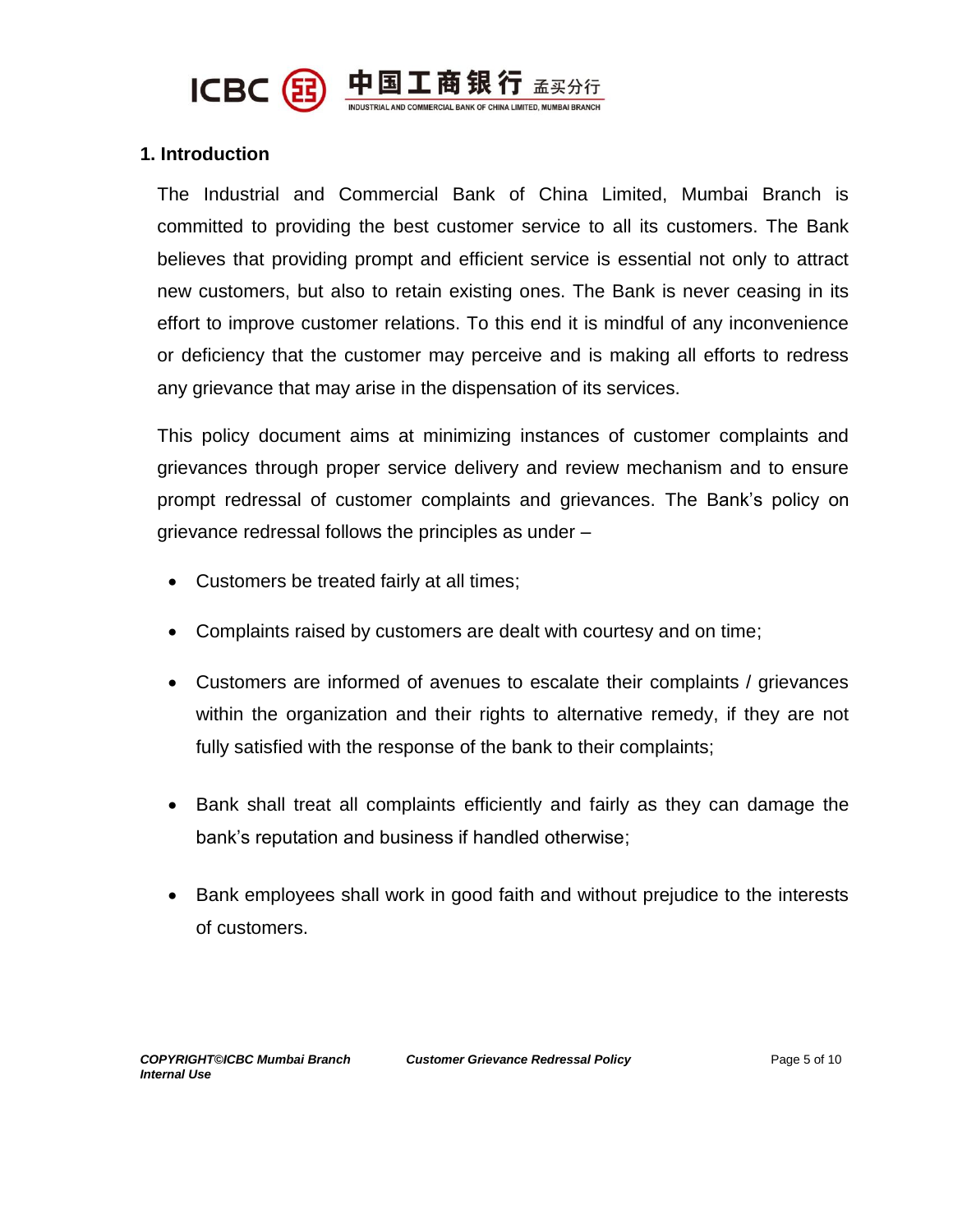

## **2. Redressal System**

In order to make the bank's redressal mechanism more meaningful and effective, a structured system shall be built up. Such system would ensure that the redressal sought is just and fair and is permissible within the given frame-work of rules and regulation. This policy document would be made available to the employees at large and they shall be made aware about the Complaint handling process.

The customer complaint arises due to-

- a)The attitudinal aspects in dealing with customers;
- b) Inadequacy of the functions / arrangements made available to customers or gaps in standards of services expected and actual services rendered.

The customer is having full right to register his complaint if he is not satisfied with the services provided by the bank. If the customer's complaint is not resolved within the given time or if he is not satisfied with the solution provided by the bank, he can approach the Banking Ombudsman with his complaint or other legal avenues available for grievance redressal.

## **3. Internal Machinery to handle Customer complaints / grievances**

## **3.1 Customer Service Committee**

The Customer Service Committee shall be chaired by the Chief Executive Officer of the Bank. The other members of the Committee will be as follows-

- Deputy General Manager having oversight over the Deposits and Services portfolio
- Head- Banking Department
- Head- Risk Management Department
- Head- Compliance Department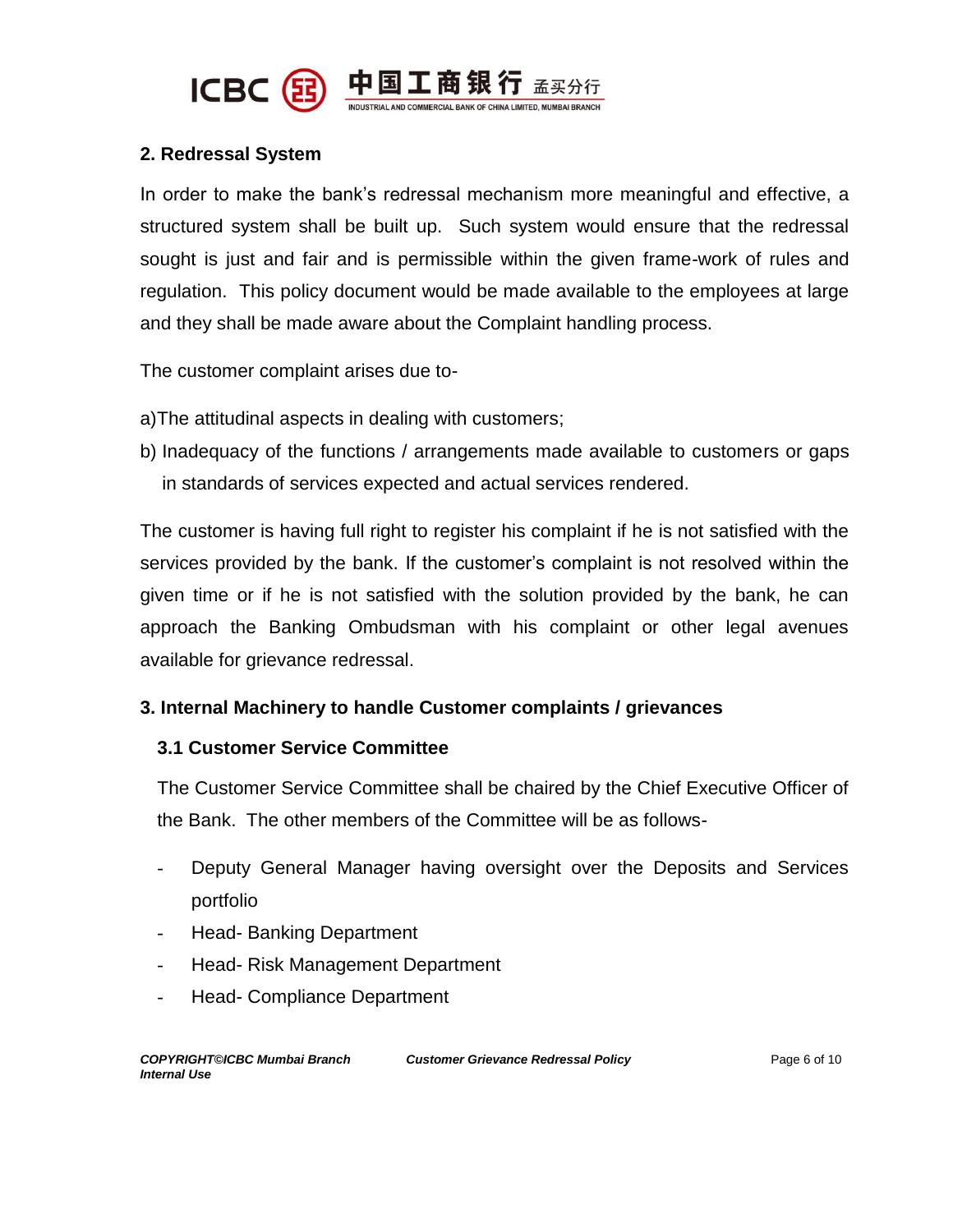

The Committee shall carry out the following functions-

- Evaluate feedback on quality of customer service received from various quarters. The committee shall also review comments / feedback on customer service and implementation of commitments in the Code of Bank's Commitments to Customers issued by BCSBI.
- The Committee shall be responsible to ensure that all regulatory instructions regarding customer service are followed by the bank.
- It would consider unresolved complaints / grievances referred to it and offer advice.
- The Committee shall submit report on its performance to the Management Committee at quarterly intervals.

## **3.2 Nodal Officer for Redressal of Compliants**

With a view to making the Grievance Redressal Mechanism more effective, Bank shall –

- (i) Appoint a Nodal Officer of a sufficiently senior level.
- (ii) Display details including name, address, and contact information of the Nodal Officer on the Bank's notice board.
- (iii) Display details of Banking Ombudsman of the area.
- (iv) Make available Code of Bank's commitments to customers / Fair Practice code.

The name and address of the Principal Nodal Officer may also be forwarded to the Chief General Manager, Customer Service Department, Reserve Bank of India, Central Office, 1st Floor, Amar Building, Sir P.M.Road, Mumbai-400 001.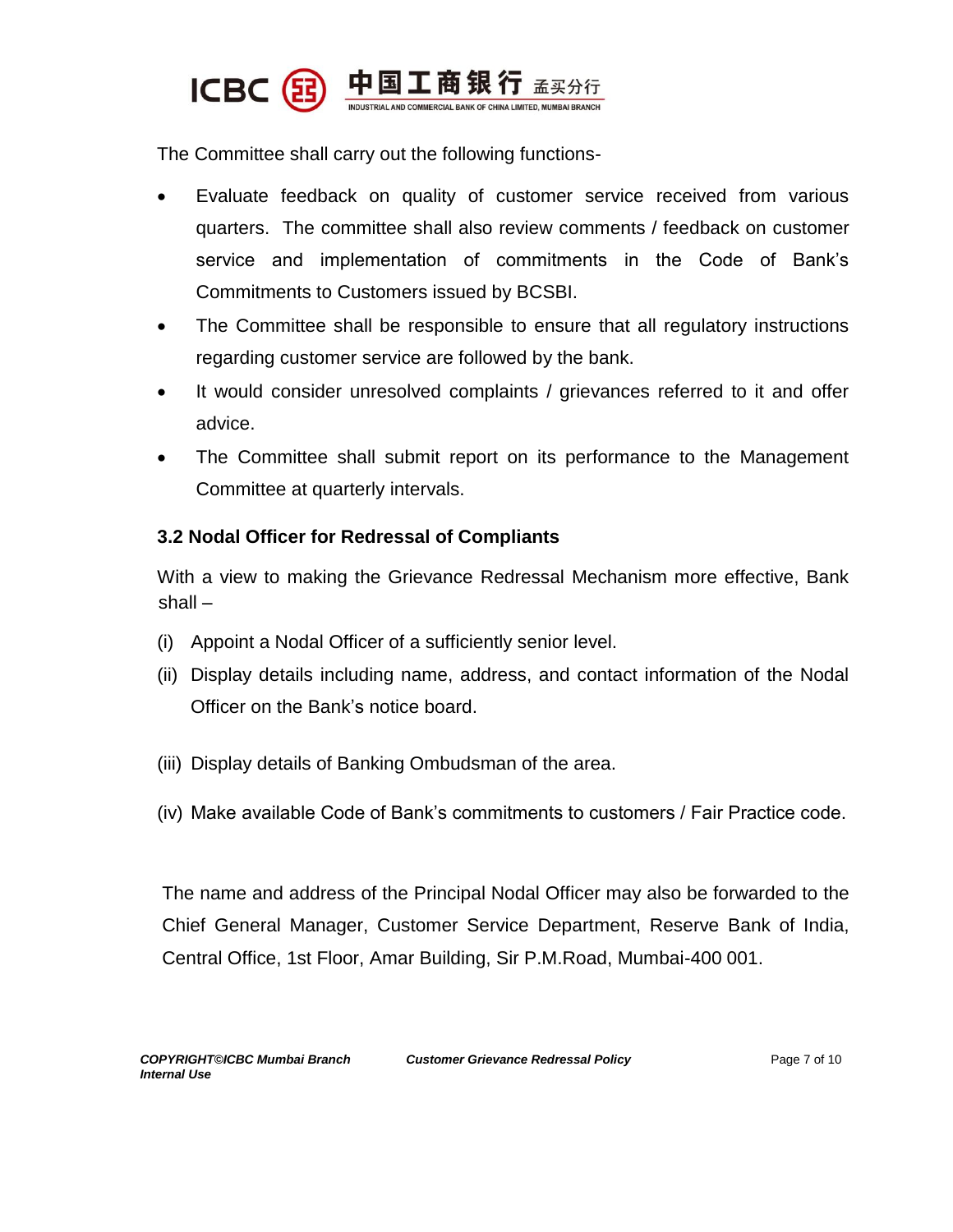

## **4. Resolution of Grievances**

It would be ensured that the customer's complaints / grievances is resolved expeditiously to the satisfaction of the customer, and closed. The Nodal Officer would also explore all avenues to see that the customer is satisfied.

## **5. Time Frame**

Complaint shall be seen in the right perspective because it indirectly reveals a weak spot in the working of the bank. Complaint received shall be analyzed from all possible angles and disposed of within the stipulated time frame – presently one month from date of receipt.

Communication of bank's stand on any issue to the customer is a vital requirement. Complaints received which would require some time for examination of issues involved shall invariably be acknowledged promptly.

In cases where the complaints are not redressed within one month, the Bank shall forward a copy of the same to the Nodal Officer concerned under the Banking Ombudsman Scheme and keep him updated regarding the status of the complaint. This would enable the Nodal Officer to deal with any reference received from the Banking Ombudsman regarding the complaint more effectively.

In the final letter sent to the customer regarding redressal of the complaint, the bank shall indicate that the complainant can also approach the Banking Ombudsman concerned. The details of the Banking Ombudsman will also be included in the letter.

## **6. Interaction with customers**

*COPYRIGHT©ICBC Mumbai Branch Customer Grievance Redressal Policy Internal Use* Page 8 of 10 The bank recognizes that customer's expectation / requirement / grievances can be better appreciated through personal interaction with the branch staff. Customers would be encouraged to do so whenever the need arises. It is also understood that many of the complaints arise on account of lack of awareness among customers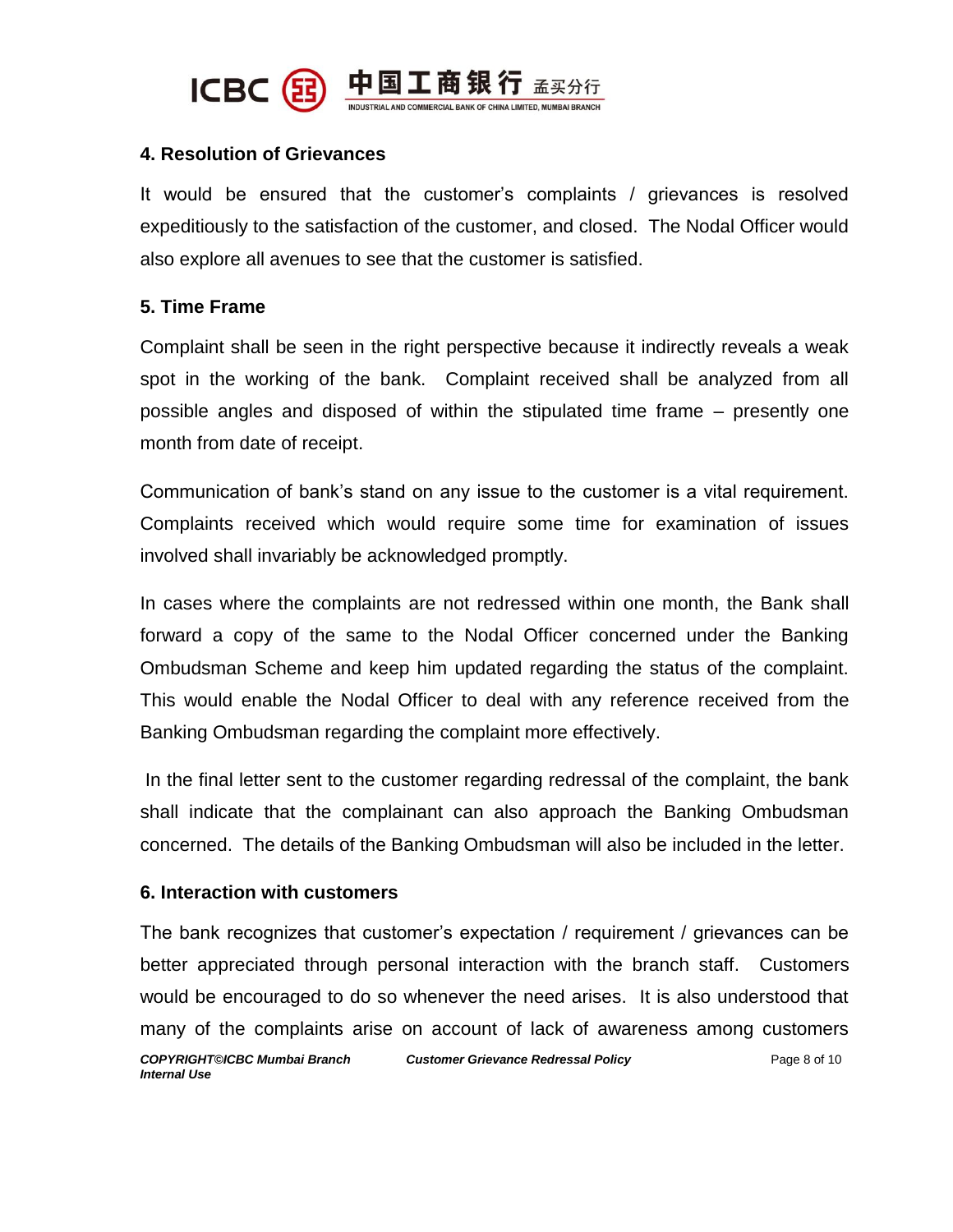

about bank services and such interactions will help the customers appreciate banking services better. The feed-back from customers would be of importance to the bank as it would help in revising its product and services to suit customer's requirements.

## **7. Sensitizing operating staff on handling complaints**

Staff shall be properly sensitized for handling complaints. Imparting soft skills required for handling irate agitated customers, shall be an integral part of the training programs. The Nodal Officer shall ensure that internal machinery for handling complaints / grievances operates smoothly and efficiently at all levels.

## **8. Complaint Book / Register**

A separate complaints register for entering all the complaints/grievances received by the bank directly or through other sources shall be maintained. Maintenance of this register will not have any bearing on whether a complaint was received or not in the past.

If possible, the register shall be maintained electronically and copies generated as required. A notice requesting the customers to meet the Chief Executive Officer will also be displayed regarding grievances, if the same remains un-redressed.

## **8.1Complaint Form**

A complaint form, for complaint redressal, shall be provided in the bank premises. The complaint form will also indicate that the first point for redressal of complaints is the bank itself and that complainants may approach the Banking Ombudsman only if the complaint is not resolved at the bank level within reasonable time. In addition, the name, address and telephone numbers of the Authority of the Bank to whom complaints can be addressed shall be indicated prominently.

## **8.2 Analysis and Disclosure of Complaints**